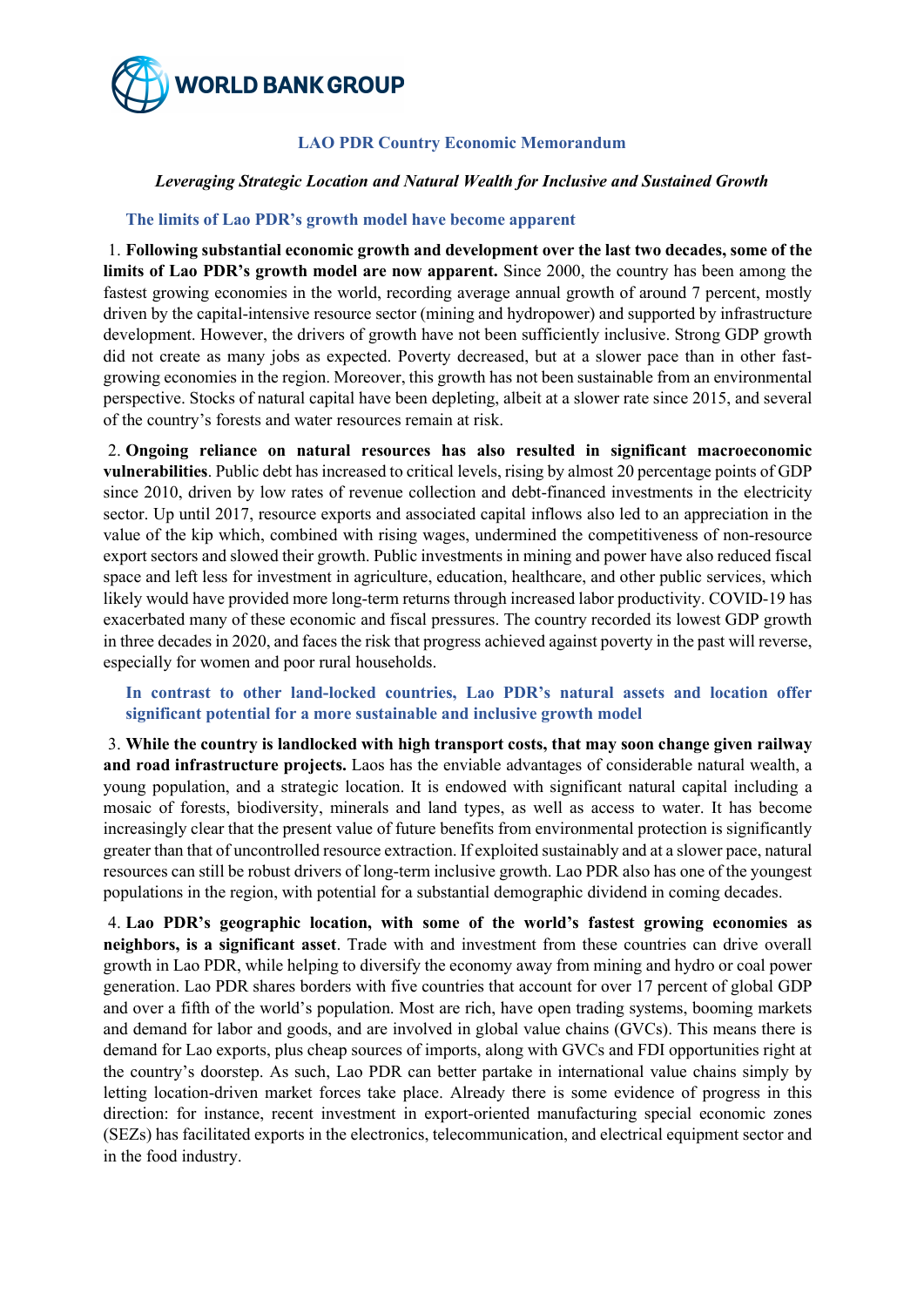*NORLD BANK GROUP* 

**But Lao PDR appears more policy-locked than it is land-locked: this needs to change for the country to realize its potential.**

5. **The Government's land-linked vision is sound, yet a lack of progress on reform implementation is limiting the country's potential.** The benefit of a strategic location is something that the Government of Lao PDR has rightly understood, focusing its economic and social development strategy around trade, investment and establishing Lao PDR as a bridge country within the region (the land-linked vision). Substantial investments are being made in railway and road infrastructure to realize this vision. However, regulatory reforms need to occur in tandem with infrastructure development. Corridor projects that provide secondary road networks along with adequate trade facilitation and logistics services can help economic activity spread into rural areas, bringing important poverty reduction benefits while smoothing spatial inequalities.

6. **More than creating new policy reforms, the government needs to prioritize among existing reforms and follow through with implementation to see change accelerate.** In 2019, Lao PDR was ranked in the bottom 20 percent on all dimensions of Worldwide Governance Indicators, except for political stability. The domestic business environment remains unpredictable and restrictive, adding to the already tough constraints of a small domestic market with bottlenecks in labor markets. Combined, these create formidable obstacles for Lao firms trying to compete regionally and internationally. The government needs to make significant strides in improving the business environment to allow productive companies to invest and expand, and to let efficient new firms enter the market and grow. Deeper forms of regional integration can also spur institutional and policy reform for improving the business and investment regime.

#### **What can the Lao government do?**

7. **This Country Economic Memorandum (CEM) offers a set of policy directions that can help leverage Lao PDR's strategic location and natural wealth to achieve more inclusive and sustainable growth** (see Table 1 for a summary). The immediate priority is to correct the country's macroeconomic instability, which, if not addressed, risks jeopardizing the impact of any future structural reforms. The report then offers ways in which the government can draw on its natural capital wealth in a more sustainable way. It shows that Lao PDR can continue to grow toward upper-middle income status by diversifying the economy into job creating, export-oriented sectors (including agri-food, light manufacturing, and services), ensuring that the benefits of growth are shared more broadly.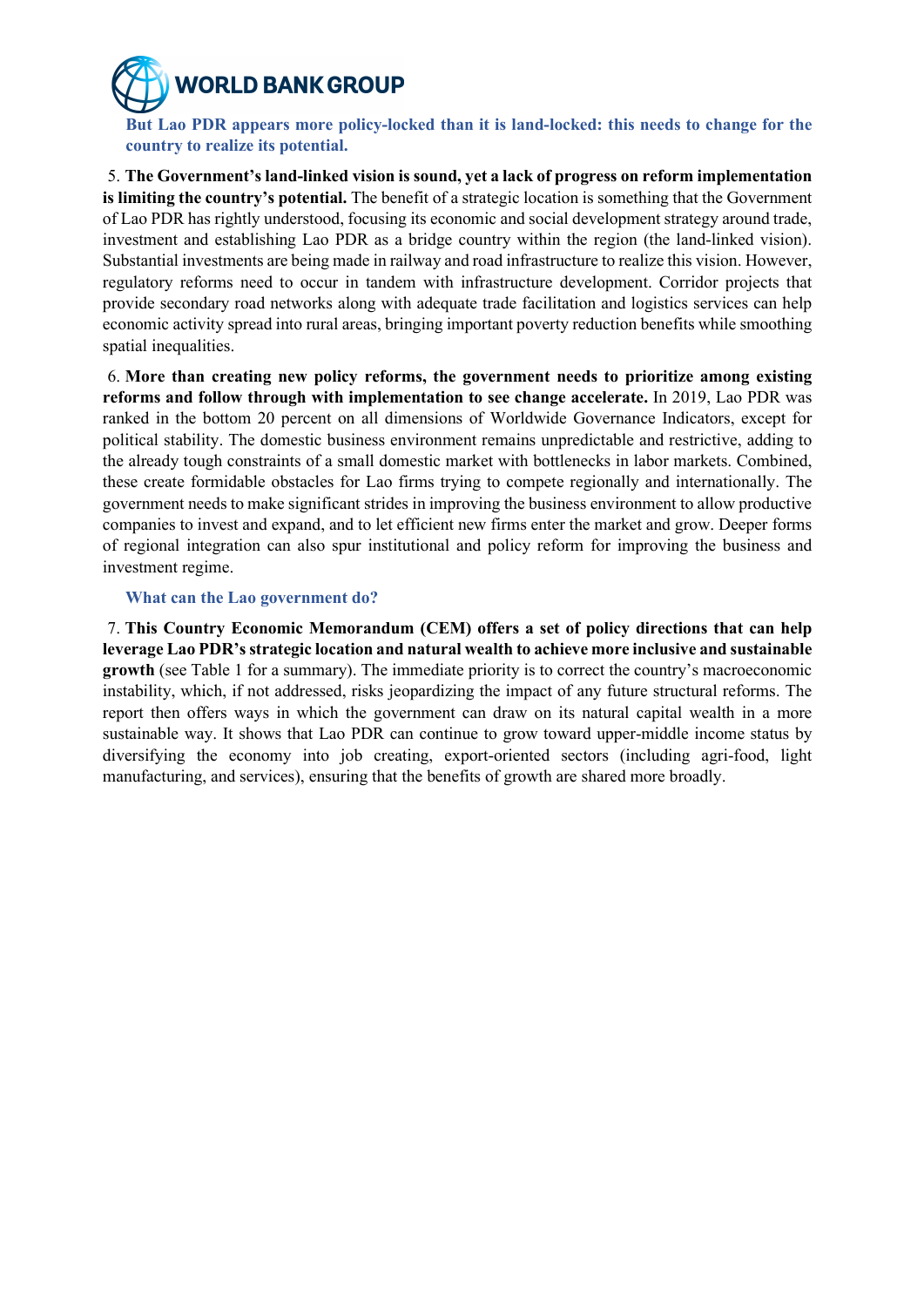

Table 1 - Main Policy Recommendations for Sustainable and Inclusive Growth

| Objective                                                                                                                                                                                                                                                    | Timeline for<br>implementation |
|--------------------------------------------------------------------------------------------------------------------------------------------------------------------------------------------------------------------------------------------------------------|--------------------------------|
| 1.<br><b>ENGINEERING A RETURN TO MACRO-FISCAL STABILITY</b>                                                                                                                                                                                                  |                                |
| 1. Explore sources of external financing but limit new commercial borrowing to the<br>amount necessary to service existing market term borrowing.                                                                                                            | Short term                     |
| 2. Negotiate credible and transparent debt restructuring with large creditors to<br>reduce the debt service burden over the medium term.                                                                                                                     | Short term                     |
| 3. Strengthen due diligence and approval processes for new public investments, on-<br>lending arrangements, issuance of public guarantees, and PPP proposals.                                                                                                | Medium term                    |
| 4. Mobilize domestic revenue by improving administration of large taxpayers,<br>reviewing tax incentives and concessions (particularly for resource sector projects),<br>and reducing the scope for discretion in taxation and revenue-sharing arrangements. | Medium term                    |
| 5. Consider the adoption of a medium-term fiscal framework to ensure that budget<br>settings and new PPG borrowing plans (including SOE borrowing) are consistent<br>with public debt sustainability.                                                        | Medium term                    |
| 6. Resolve balance sheet vulnerabilities in state-owned banks and reassess their role<br>in the provision of credit to government and SOEs.                                                                                                                  | Medium term                    |
| LEVERAGING ON NATURAL CAPITAL WHILE ENSURING SOCIAL AND<br>$2_{-}$<br><b>ENVIRONMENTAL SUSTAINABILITY</b>                                                                                                                                                    |                                |
| 7. Renegotiate Power Purchase Agreements to reduce tariffs paid to IPPs and<br>recalibrate take-or-pay clauses, and adjust domestic electricity tariffs to reflect costs.                                                                                    | Short term                     |
| 8. Optimize hydropower system planning and reorient new investment toward<br>improving transmission and interconnection systems with neighboring countries.                                                                                                  | Medium term                    |
| 9. Develop the potential to firm electricity supply through renewables rather than<br>coal.                                                                                                                                                                  | Medium term                    |
| 10. Resolve ongoing constraints to new mining investment, including by<br>implementing the mineral licensing system and reviewing the beneficiation policy.                                                                                                  | Medium term                    |
| 11. Clarify and standardize licensing and land allocation processes to improve<br>certainty for investors in environmentally sustainable tree plantations and nature-<br>based tourism.                                                                      | Medium term                    |
| 12. Prepare strategic environmental assessments to identify the cumulative longer-<br>term effects of resource sector projects and manage trade-offs between different land<br>uses.                                                                         | Medium/long<br>term            |